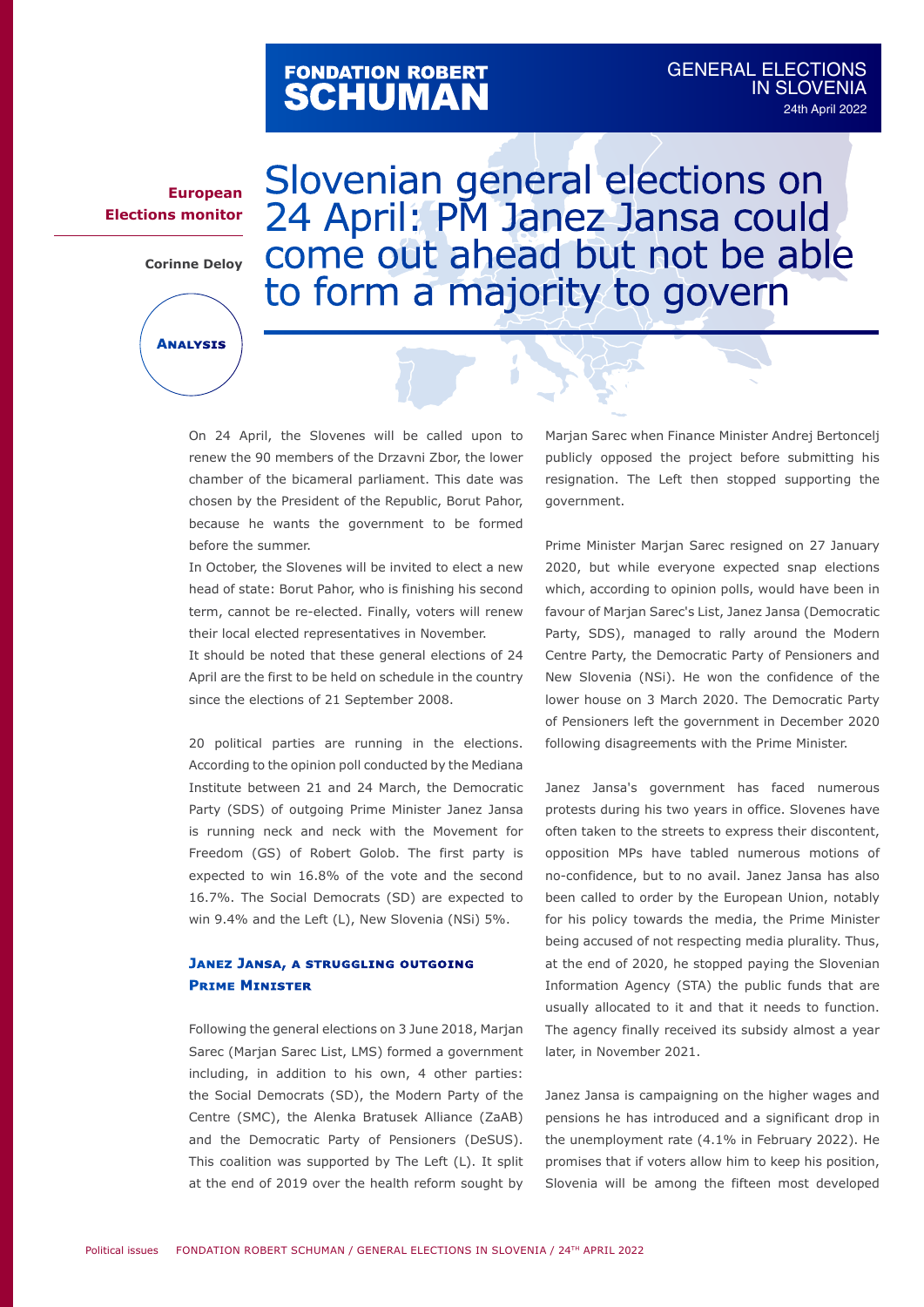02

countries in the world in a few years. He has also been fighting for a bigger defence budget and for more investment in health care.

Even if it comes out ahead on 24 April, the Democratic Party (SDS) will find it difficult to form a majority to govern. Its ally in government, the Modern Centre Party, which has taken the name of *Concretely*, led by Zdravko Pocivalsek, has joined forces in the *Connect Slovenia* alliance with Marjan Podobnik's People's Party (SLS), the Greens led by Andrej Cus, Zejko Vogrin's New People's Party (NLS) and Andrej Magajna's New Social Democracy (NSD). However, these parties are currently fighting for their survival and do not seem to be able to provide the Democratic Party with the seats it might need to achieve a majority in parliament.

### **Robert Golob and his Movement for Freedom, the outsider**

As is often the case in Slovenia in the run-up to a legislative election (Zoran Jankovic (Positive Slovenia, PS) in 2011, Miro Cerar (Miro Cerar Party, SMC), in 2014 and Marjan Sarec (Marjan Sarec List, LMS), in 2018), a new player has emerged on the political scene. Robert Golob, who headed Slovenia's national electricity distribution company, GHen-I, for more than a decade, has taken over *Dej*, an environmentalist party founded in May 2021 by former environment minister Jure Leben, which he has renamed *Movement for Freedom* (GS). ousted from the leadership of GHen-I at the end of 2021, Robert Golob decided on 24 January to launch a legislative campaign. The man is not a novice in politics. He has worked as secretary of state in the Ministry of Economic Affairs. In 2011, he was appointed vice-president of Positive Slovenia (PS), a party founded by Ljubljana mayor Zoran Jankovic, and later he was vice-president of the Alenka Bratusek Alliance.

Robert Golob presents his company as a model of governance and describes his political programme as "a little bit left and a little bit right". The programme focuses on green transition, modernisation of the welfare state and promotion of a free, open society governed by the rule of law. "*The party offers a new social pact that will leave no one behind and that will*  *be sustainable*," promises the leader of the Freedom Movement.

Climate change policy, health and the health crisis and intergenerational challenges are the three priorities of his party, which advocates Slovenia's move away from fossil fuels and the development of a new generation of nuclear technologies, as well as keeping energy prices low. It also wants to attract green businesses and invest in new technologies, digitise health services and help companies reduce their carbon footprint.

On the institutional front, the Movement for Freedom (GS) would like to see the president of the republic, whose office is essentially honorary in Slovenia, play a greater role. It wants to reform business taxes, increase the defence budget and dismantle the barrier built on the border with Croatia to prevent illegal crossings by migrants, which it considers ineffective.

Robert Golob likes to point out that he deliberately chose the term "movement" rather than "party" "*because I want to show that we are not an ordinary party, we are different" adding "We are not offering a programme but a vision of the country, a vision of what Slovenia will be in 2030*".

The GS is expected to attract former Liberal Democracy (LDS) voters, including those who have joined other parties. Robert Golob has indicated that he will not make any alliances before the election. For many political analysts, the Freedom Movement and the leftwing opposition parties are not expected to lose the 24 April vote.

# **An opposition united in a coalition "All against Jansa"**

Following the example of the Czech Republic, the Slovenian opposition has united in a coalition called the Constitutional Arc Coalition (KUL). It rallies the Social Democrats (SD) led by Tanja Fajon, the Marjan Sarec List (LMS), the Party of Alenka Bratusek (SAB) and The Left (L) led by Luka Mesec.

The main objective of these 4 parties is to bring down Janez Jansa. They signed a cooperation agreement on 28 September 2021 with a view to forming a government if they win the elections. It was decided that the post of Prime Minister would go to the leader of the party with the highest number of votes. The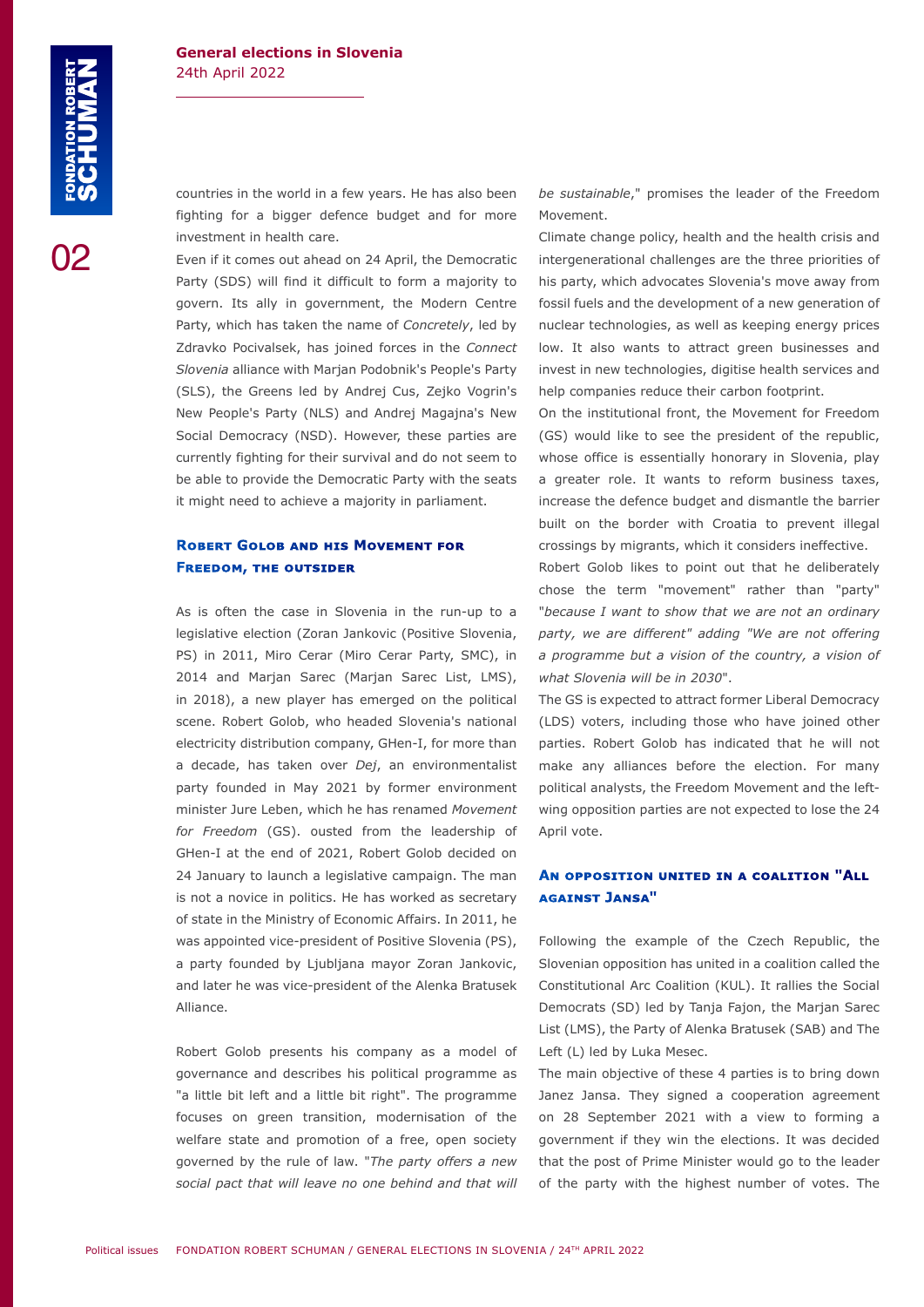03

Slovenian opposition accuses the outgoing Prime Minister of undermining democracy, disrespecting the rule of law and trying to control the media.

"*The war in Ukraine is the last warning, the proof of what happens when democracy, the rule of law and human rights are being disrespected (...). We see the emergence of an autocratic leadership in Hungary, in Poland, emulated by Prime Minister Janez Jansa*", said Social Democrat leader Tanja Fajon, adding "*The attack on media freedom, the production of false information, the return to the past and the models of a conservative society can lead to the division of the nation and hatred*". The Social Democrats want a reduction in working hours to 32 hours per week and an increase in the minimum wage (from €750 to €800) and the pension (from €654 to €700). They promise to invest €700 million to stimulate the economy and to raise spending on R&D and innovation and support for young researchers to 1.5% of GDP.

The Left has a similar programme. It wants to strengthen state control over the banking sector, increase investment in science, research and education until spending in these three sectors reaches 2% of GDP. It wants to reduce working hours and increase the minimum wage to €1,000 in the next four years. Finally, the party is in favour of demilitarisation and Slovenia's withdrawal from NATO. Asked why the Constitutional Arc Coalition should work when these parties previously did not agree, Luka Mesec, leader of The Left, points to the fact that these parties have learned to cooperate by being in opposition.

However, the Constitutional Arc Coalition fears that Robert Golob's Freedom Movement will take votes away from it. Both parties agree on one thing: no alliance with Janez Jansa.

#### **The Slovenian political system**

Slovenia has a bicameral Parliament. The lower house, Drzavni Zbor (Assembly), has 90 members, elected every 4 years by proportional representation. The Constitution guarantees a seat to the 2 minorities (Italian and Hungarian) that are acknowledged in the country. Their deputies are elected in two constituencies (Koper and Lendeva).

The Drzavni Svet (National Council), the upper house, is appointed every 5 years by indirect suffrage and comprises 40 members: 18 representatives of professional and socioeconomic sectors (4 for employers, 4 for employees, 4 for farmers, small entrepreneurs and self-employed and 6 for non-profit organisations) and 22 persons representing local interests. The role of the National Council is only advisory.

For the general elections, Slovenia is divided into 88 constituencies. Lists of candidates submitted by parties need the support of 3 members of the Assembly and 100 voters; those submitted by a group of voters need the signatures of 1000 voters in the constituency in which they are running in order to be allowed to stand for election. Finally, political parties must present at least 35% of women candidates. Lists with only three candidates must include at least one man and one woman. Voting is by proportional representation and preferential voting (the voter can indicate his or her preferences by ranking the candidates on the list). A first distribution of seats is made at the constituency level using the Droop quota (the number of votes cast in a constituency, all lists combined, is divided by the number of MPs elected in that constituency  $+1$ ). The remaining seats are distributed nationally according to the d'Hondt method, with MPs selected from the lists with the highest remainders.

Political parties need at least 4% of the vote to be represented in Drzavni Zbor. Sometimes a constituency elects more than one MP, but some constituencies elect no MPs at all, which in the 13 July 2014 elections was the case in 21 of the country's 88 constituencies.

Minority MPs are elected on a first past the post basis. Candidates for this position must be supported by at least 30 voters.

9 political parties won seats in the elections on 3 June 2018:

- the Democratic Party (SDS), a liberal party created in 1989 and led by the outgoing head of government, Janez Jansa, has 25 seats;

- the Marjan Sarec List (LMS), a populist party founded in 2014 and led by Marjan Sarec, has 13 seats;